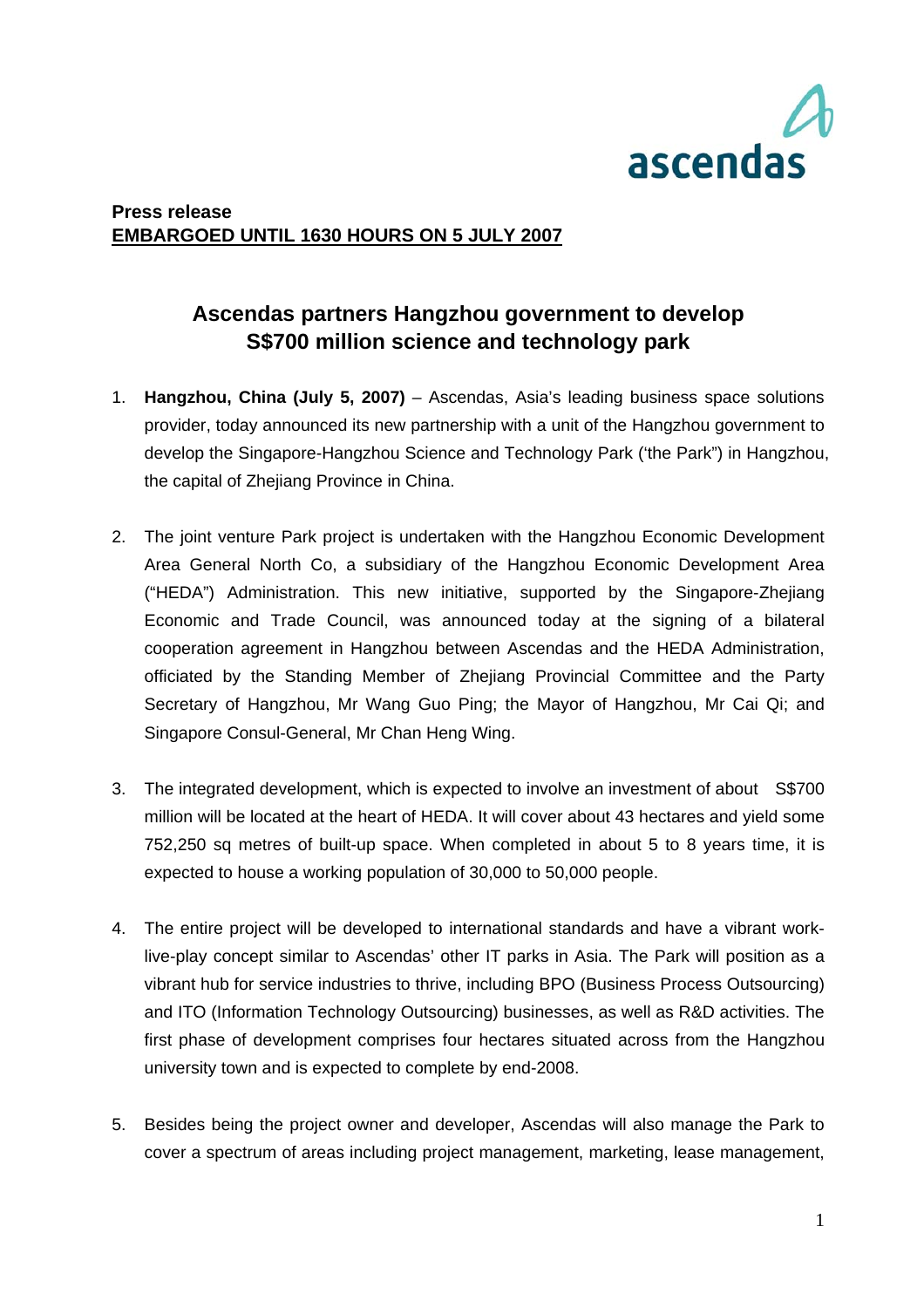property management, advertising and corporate services.

- 6. Mr Sheng Cheng Min, Director of HEDA, said: "Hangzhou is one of the main outsourcing centres in China and a key area of focus for future development. We are grateful to Ascendas for sharing with us their development and consultancy expertise across the real estate value chain, which we can learn from and strengthen our own capabilities."
- 7. Ms Chong Siak Ching, President & CEO of Ascendas Pte Ltd, said: "We are honoured to partner the Hangzhou government in our first development project in Hangzhou. Our bilateral co-operation leverages on the Ascendas' quality brand and our extensive experience in developing properties across the region. Like our involvement elsewhere in Asia, our presence here reiterates our commitment to work with the Chinese government in developing the necessary infrastructure to attract the targeted growth industries and business activities."
- 8. Mr Tay Eng Kiat, Ascendas China CEO said, "This is our fourth IT park project in China, after Xi'an Ascendas iHub and Dalian Ascendas IT Park in 2005, and Nanjing Ascendas iHub in 2006. Hangzhou is one of the key economic hubs in the Yangtze Delta area. Through this project, we will work together to enhance the area's capabilities and make this bilateral initiative a success."

--- end ---

For further information, please contact:

| Singapore:                       | China:                            |
|----------------------------------|-----------------------------------|
| Melanie Wong (Ms)                | Huang Xiao Yan (Ms)               |
| <b>Group Communications</b>      | Communications                    |
| Tel: (65) 6774 9153              | Tel: (86) (21) 6426 3222 ext 329  |
| Hp: (65) 9789 1541               | Hp: (86) 13764555181              |
| Email: melanie.wong@ascendas.com | Email: xiaoyan.huang@ascendas.com |

#### **Hangzhou Economic Development Area (HEDA)**

HEDA, one of the three sub-city centers of Hangzhou, is one of 11 national level software parks in China. As a national development zone approved by the State Council in April 1993, HEDA has been recently observed by Ministry of Commerce in developing modern service industry, transforming from its original strategy as a manufacturing base. In addition, this project has also been the key focus of Hangzhou government as the main base for promoting service outsourcing industry.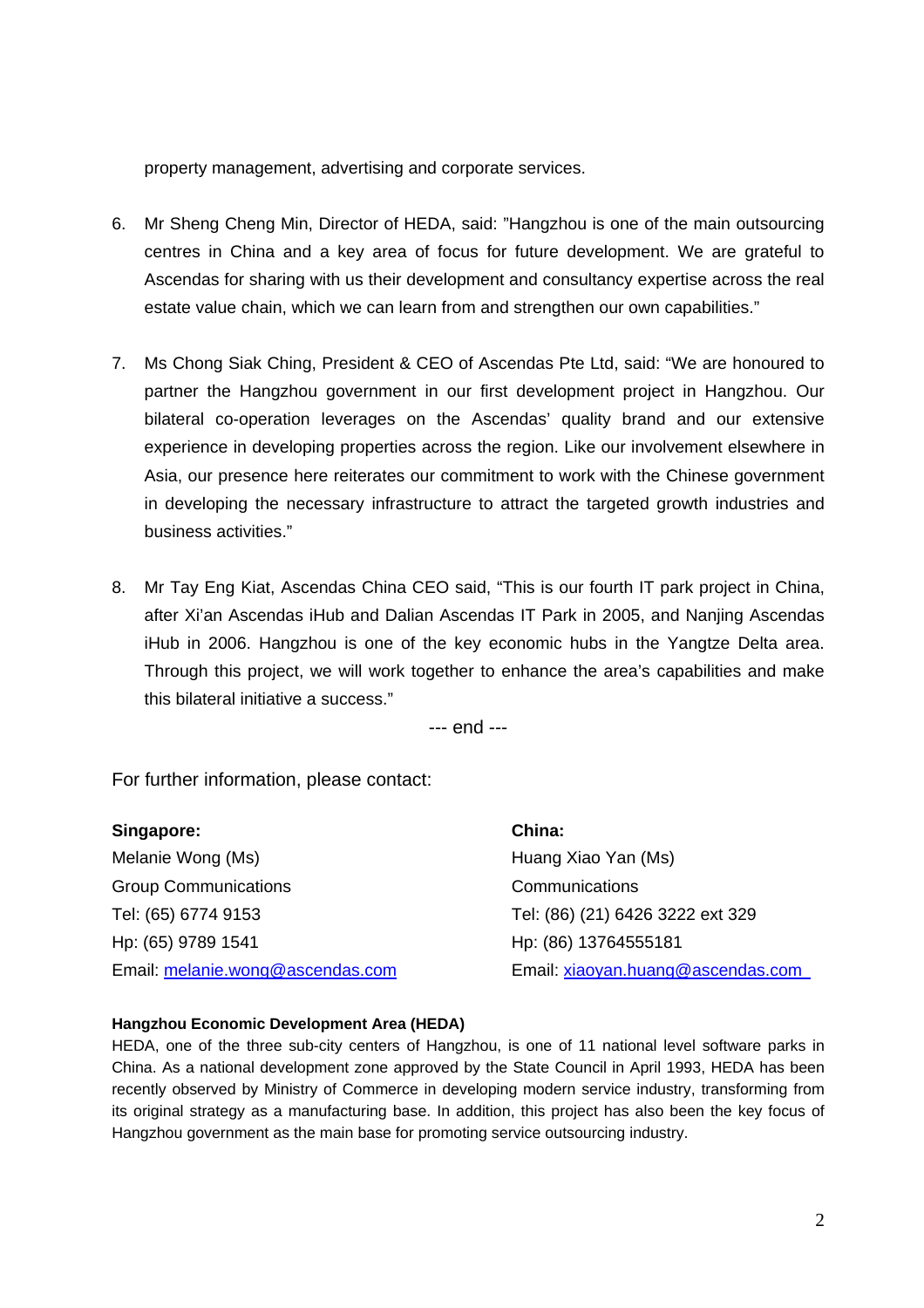#### **Hangzhou**

Hangzhou is the capital of Zhejiang province, one of the richest provinces in China, less than 200 km and 350 km to Shanghai and Nanjing respectively. Hangzhou has a total land area of 16,596 sqkm, and population of 6.29 million. The GDP in year 2006 is in US\$ 344.099 billion, with an increasing rate of 14.3%. Hangzhou has recently been accorded as one of the 11 cities designated as the BPO hub of China.

#### **Hangzhou Economic Development Area General North Co,**

Hangzhou Economic Development Area General North Co, founded in 1991, is supervised by Hangzhou Economic Development Area Administration. It mainly focuses on infrastructural construction and integrated management of the park. Management of foreign capital invested in National assets and financing for infrastructural construction of the park is all under its functions. With registered capital of RMB 160 million, its total asset is RMB 3.08 billion. Its subsidiary – Hangxin Investment Co Ltd is responsible for the initial development of Singapore-Hangzhou Science & Technology Park phase 1.

### **Ascendas in Asia**

Ascendas is Asia's leading provider of business space solutions with key markets in Singapore, China, India, South Korea and the Philippines. Based in Singapore, Ascendas has built a strong regional presence from over 30 years of serving a global clientele of more than 1,300 customers. Ascendas develops, manages and markets IT parks, industrial parks, (manufacturing, logistics and distribution centres), business parks, science parks, high-tech facilities, office and retail space.

Adding value at every stage, Ascendas customises developments and bundles e-infrastructure as part of its seamless solutions, to create "plug-and-play" business environments. Its flagships in Asia include the Singapore Science Park, International Tech Park, Bangalore (India), and Ascendas-Xinsu in Suzhou.

In 2002, Ascendas launched Singapore's first business space trust, known as the Ascendas Real Estate Investment Trust, or A-REIT. Subsequently, it initiated a series of private real estate funds in various key Asian markets. These include launching the Ascendas India IT Parks Trust, seeded by mature IT park assets, and the Ascendas India Development Trust, its first development fund focusing on integrated property development projects in India. It also invested in A-KOF, an office fund in Korea.

#### **Ascendas in China**

In China, Ascendas' operations span 10 cities, covering Shanghai, Suzhou, Beijing, Shenzhen, Dalian, Nanjing, Shenyang, Xi'an, Tianjin and Hangzhou. Ascendas owns, manages and markets a variety of business space that cater to companies from a host of industries – from industrial, science, IT, office to retail. The company pioneered the ready-built facility (RBF) concept in Suzhou through Ascendas-Xinsu. These RBFs formed the catalyst for businesses to invest and operate in the renowned Suzhou Industrial Park, now a model of quality for other local park developers.

Ascendas' track record in China includes:

- Ascendas-Xinsu in Suzhou Industrial Park
- Ascendas Plaza, Shanghai
- Ascendas Ocean Towers, Shanghai
- Ascends Wujiang Ready-Built Facilities, Suzhou
- Ascendas Innovation Hub, Xi'an